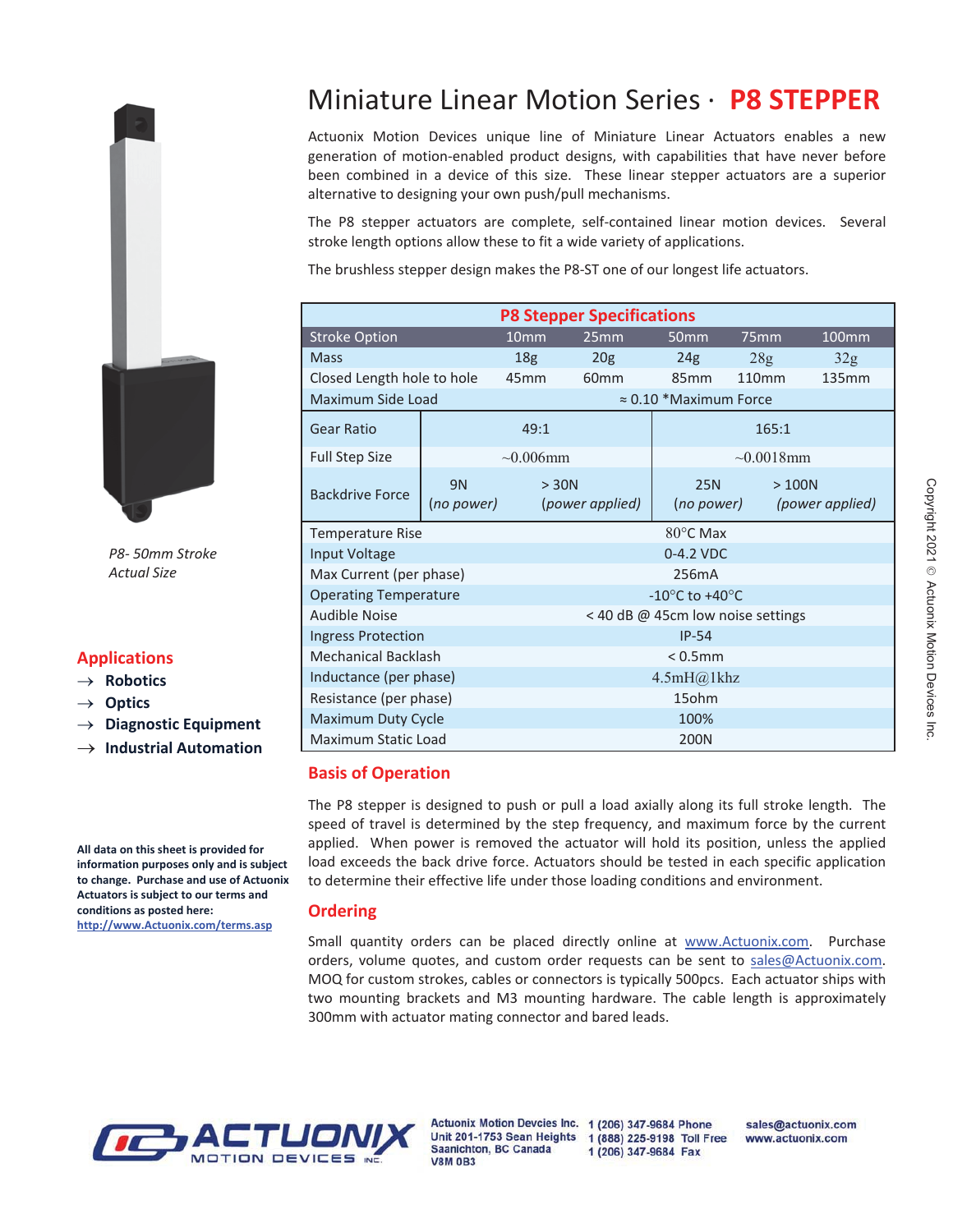## **Model Selection**

**P8ͲSSͲGGͲVVͲC**

P8 stepper options are identified according to the following model numbering scheme:

## **P8** Connector Pin-out

| 60-JJ-00-VV-C              |                     |                        |                    |
|----------------------------|---------------------|------------------------|--------------------|
| Feature                    | <i>Options</i>      | WIRING:                |                    |
|                            |                     | A1 - ORANGE            | – Motor Coil A +   |
| <b>SS: Stroke</b>          | 10, 25, 50, 75, 100 | $A2 - RFD$             | – Motor Coil A -   |
| <b>GG</b> : Gear reduction | 49.165              | B1 - BROWN             | $-$ Motor Coil B + |
| <b>VV: Voltage</b>         | 3                   | B <sub>2</sub> - BLACK | – Motor Coil B -   |
| C: Controller              | ST                  |                        |                    |
|                            |                     |                        |                    |





### **Driver Selection and Settings**

The P8 stepper can be driven by most standard 4 wire stepper drivers. Actuonix offers the Tic T825 USB Multi-Interface Stepper Motor Controller. This driver is easily adjustable so that you can determine the best settings for your application. The controller supports six control interfaces: USB, TTL serial, I<sup>2</sup>C, analog voltage, quadrature encoder, and RC. Refer to the Pololu Tic T825 Datasheet for further driver specific details.

For reliable operation it is suggested that the applied force fall between 50%-75% of maximum force for a given speed.

For quiet and smooth operation at low speeds we recommend a micro step setting. At medium speeds the full step setting (1), will provide an improvement in maximum load, while still minimizing audible noise. At high speeds we recommend Full Step with limited acceleration and deceleration (Ramp the frequency of your step control signal). Without adequate ramping, the actuator will not move. Note: Ramped Micro step settings can also be used at higher speeds, however this will reduce the maximum force.

To save power on light load applications, you can reduce the constant current setting below the rated value. For higher loads you can increase current beyond the rated value, however your duty cycle may need to be reduced to keep the motor within the acceptable temperature range. Note: Exceeding datasheet rated values can reduce motor life, and is not covered by our warranty.

Microstepping can be used to increase resolution, however there will be some non-linearity between microsteps, and reduced holding force.



**Actuonix Motion Devcies Inc.** Unit 201-1753 Sean Heights **Saanichton, BC Canada V8M 0B3** 

1 (206) 347-9684 Phone 1 (888) 225-9198 Toll Free 1 (206) 347-9684 Fax

sales@actuonix.com www.actuonix.com